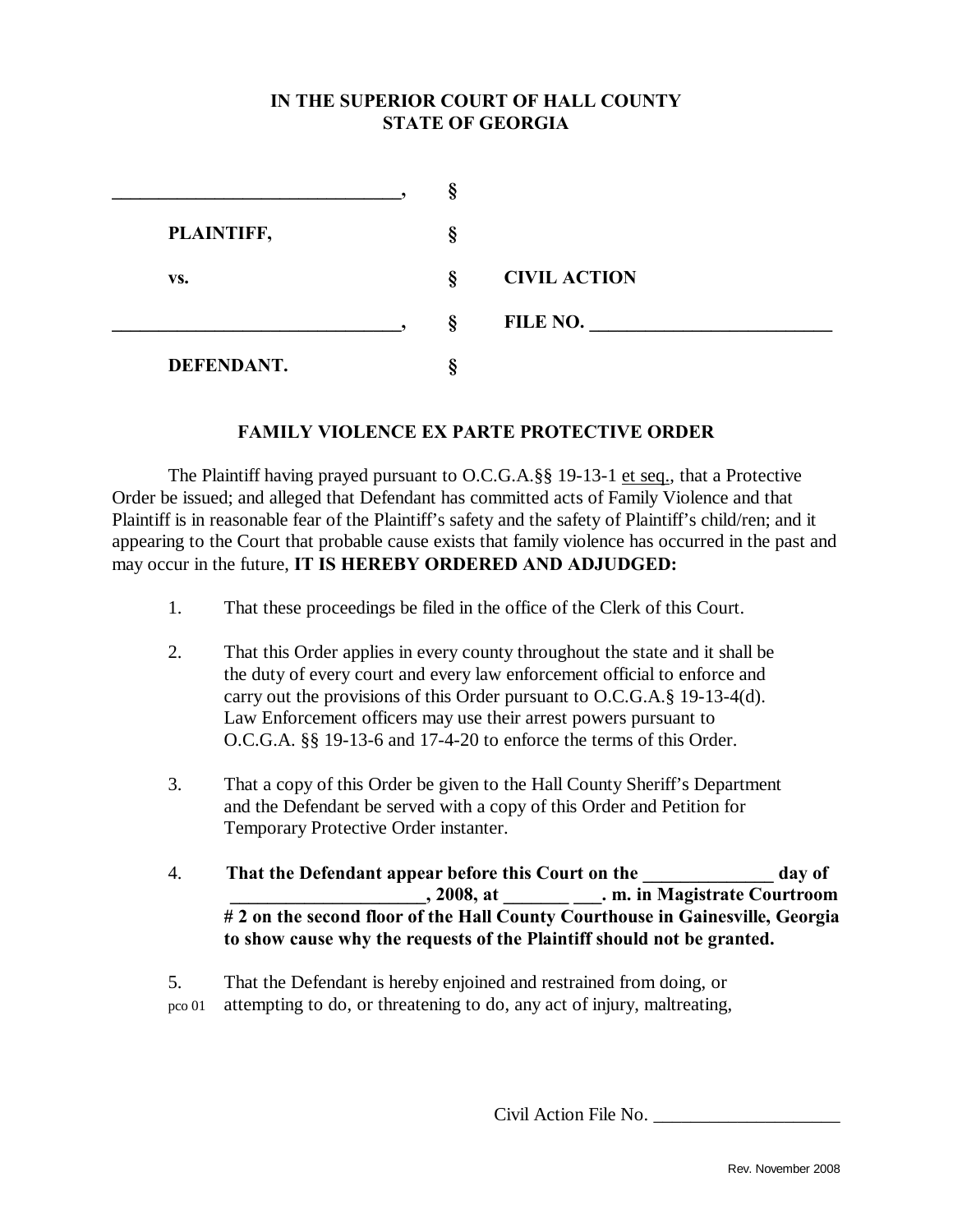molesting, following, harassing, harming or abusing the Plaintiff (and/or the minor child/ren) in any manner. Defendant is not to interfere with Plaintiff's travel, transportation, or communication. Defendant shall not follow, place under surveillance, or contact the Plaintiff at any place of the Plaintiff for the purpose of harassing and intimidating the Plaintiff.

- 6. That the Defendant is enjoined and restrained from doing or threatening pco 02 to do any act of injury, maltreating, molesting, harassing, harming, or abusing the Plaintiff's family or household.
- 7. That this Court determined that it had jurisdiction over the parties and the subject matter under the laws of the State of Georgia and the Court ordered that the Defendant be given reasonable notice and opportunity to be heard sufficient to protect the Defendant's due process rights. This Order shall be presumed valid and pursuant to 18 U.S.C. § 2265(a) shall be accorded **full faith and credit** by any other state or local jurisdiction and shall be enforced as if an Order of the enforcing state or jurisdiction.

### *ONLY THE FOLLOWING THAT ARE INITIALED BY THE JUDGE SHALL APPLY*

| That until further Order of this Court, Plaintiff is awarded sole and |
|-----------------------------------------------------------------------|
| pco 03 exclusive use of the family residence at                       |
|                                                                       |

- \_\_\_\_\_ 9. That the Defendant is ordered to leave the family residence immediately and the Sheriff of Hall County is ordered to assist the Plaintiff in returning to the family residence and the removal of the Defendant. The Defendant is to immediately surrender to the serving officer all keys, garage door openers, and other security devices to the family residence and law enforcement is to insure that these are given to the Plaintiff.
- \_\_\_\_\_ 10. That the Defendant is ordered to provide suitable alternate housing for Plaintiff and/or Plaintiff's children by \_\_\_\_\_\_\_\_\_\_\_\_\_\_\_\_\_\_\_\_\_\_\_\_\_\_\_\_\_.
- \_\_\_\_\_ 11. Plaintiff's address is ordered to be kept confidential.
- 12. That the Defendant is ordered to stay away from the Plaintiff's and/or the pco 04 Plaintiff's minor child/ren's residence at \_\_\_\_\_\_\_\_\_\_\_\_\_\_\_\_\_\_\_\_\_\_\_\_\_\_\_

\_\_\_\_\_\_\_\_\_\_\_\_\_\_\_\_\_\_\_\_\_\_\_\_\_\_\_\_\_\_\_\_\_\_\_\_\_\_\_\_\_\_\_\_\_ and workplace at

or school and

 any subsequent residence or workplace or school of Plaintiff and/or Plaintiff's minor child/ren.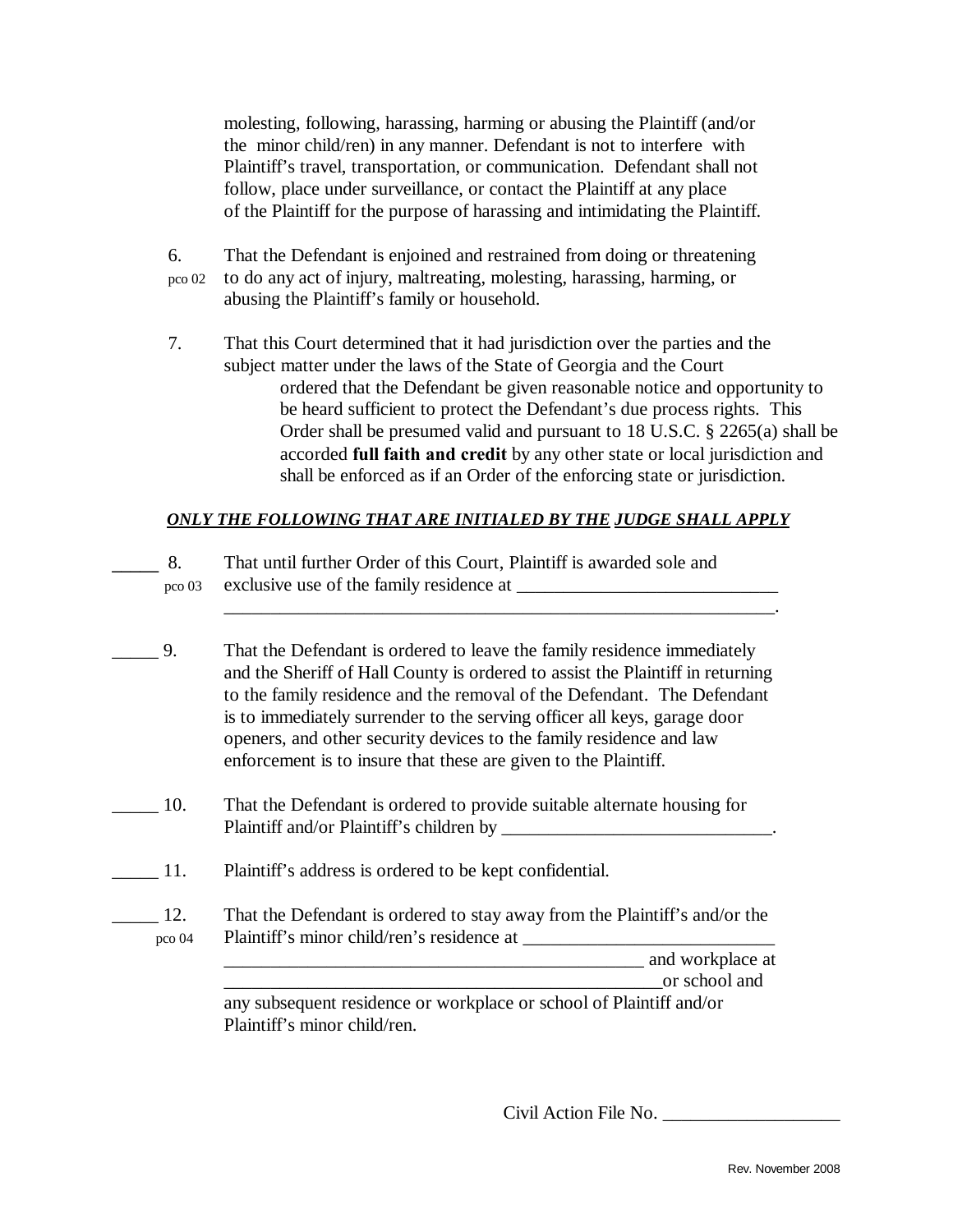- 13. That until further Order of this Court, the Defendant is enjoined and pco 01 restrained from approaching within 500 yards of the Plaintiff and/or the pco 04 Plaintiff's minor children.
- \_\_\_\_\_ 14. That the Defendant will have absolutely no contact with Plaintiff. No pco 05 contact includes, but is not limited to, no direct or indirect contact, no incidental or accidental contact, no contact or attempted contact by telephone, no contact or attempted contact by mail, e-mail, fax, or any other means of communication and no contact by third parties on behalf of the Defendant.

\_\_\_\_\_ 15. That the Plaintiff is awarded temporary custody of the minor child/ren, pco 09 namely:

|  | DUL        | sex |
|--|------------|-----|
|  | <b>DOR</b> | sex |
|  | DOP        | sex |
|  | ັ          | sex |

 Defendant is ordered not to interfere with the physical custody of the minor child/ren and **is to have no contact with the minor child/ren until further order of the Court.** 

- \_\_\_\_\_ pco 06 Check here *only if Defendant* is awarded temporary custody of child/ren.
- 16. That the Defendant is to pay temporary child support for the minor child/ren to the Plaintiff in the amount of \$ \_\_\_\_\_\_\_ every \_\_\_\_\_\_\_\_\_\_\_\_\_\_\_\_\_\_\_\_\_  $begin{bmatrix} \nfrac{\partial u}{\partial x} & \frac{\partial u}{\partial y} \\
frac{\partial u}{\partial y} & \frac{\partial u}{\partial z} \\
frac{\partial v}{\partial x} & \frac{\partial v}{\partial z}\n\end{bmatrix}$ All payments shall be made by or to: \_\_\_\_\_ income deduction order \_\_\_\_ child support receiver \_\_\_\_ by mail directly to the Plaintiff or  $\qquad \qquad \overline{\qquad \qquad }$
- \_\_\_\_\_ 17. That the Defendant is ordered to pay temporary support for the Plaintiff in the amount of \$ \_\_\_\_\_\_\_\_\_\_ every \_\_\_\_\_\_\_\_\_\_ beginning \_\_\_\_\_\_\_\_\_\_. All payments shall be made by or to: \_\_\_\_\_ income deduction order \_\_\_\_ child support receiver \_\_\_\_ by mail directly to the Plaintiff or  $\Box$
- \_\_\_\_\_ 18. That the Defendant, *only if accompanied by a law enforcement officer*, shall be able to remove his/her clothing and personal items from the residence as follows:

\_\_\_\_\_\_\_\_\_\_\_\_\_\_\_\_\_\_\_\_\_\_\_\_\_\_\_\_\_\_\_\_\_\_\_\_\_\_\_\_\_\_\_\_\_\_\_\_\_\_\_\_\_\_\_\_\_\_\_\_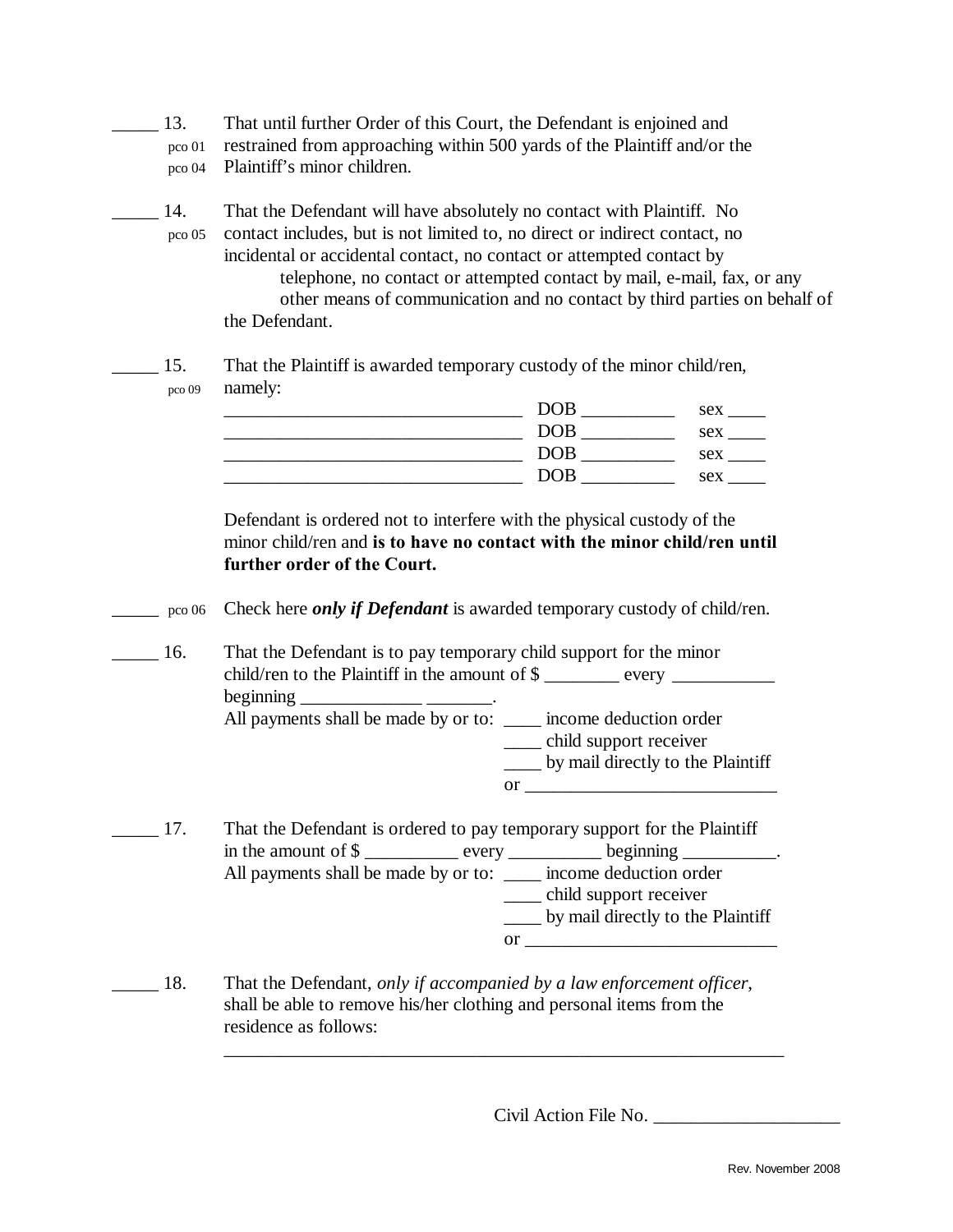On  $\qquad \qquad$   $\qquad$   $\qquad$   $\qquad$   $\qquad$   $\qquad$   $\qquad$   $\qquad$   $\qquad$   $\qquad$   $\qquad$   $\qquad$   $\qquad$   $\qquad$   $\qquad$   $\qquad$   $\qquad$   $\qquad$   $\qquad$   $\qquad$   $\qquad$   $\qquad$   $\qquad$   $\qquad$   $\qquad$   $\qquad$   $\qquad$   $\qquad$   $\qquad$   $\qquad$   $\qquad$   $\qquad$   $\qquad$   $\qquad$   $\qquad$   $\qquad$ As arranged with the Hall County Sheriff at 770-531-7090 Mon. – Friday.

\_\_\_\_\_\_\_\_\_\_\_\_\_\_\_\_\_\_\_\_\_\_\_\_\_\_\_\_\_\_\_\_\_\_\_\_\_\_\_\_\_\_\_\_\_\_\_\_\_\_\_\_\_\_\_\_\_\_\_\_\_

- \_\_\_\_\_ 19. That the Defendant is ordered not to sell, encumber, trade, damage, contract to sell, or otherwise dispose of or remove from the jurisdiction of this Court any of the property or pets of the Plaintiff or joint property or pets of the parties except in the ordinary course of business including the closing of any joint bank accounts.
- \_\_\_\_\_ 20. That the Defendant is ordered not to disconnect or have disconnected the home utilities, change or have changed and/or cancel or have canceled auto, health, or life insurance for Defendant, Plaintiff, and/or the Plaintiff's minor child/ren or interfering with Plaintiff's and/or Plaintiff's child/ren's mail.
- 21. That the Plaintiff is given temporary sole possession of the vehicle: Make Model Year Color Model News, 2008 The Defendant shall immediately surrender all keys, proof of insurance, and registration to this vehicle to the serving officer whereupon law enforcement shall immediately turn over said items to the Plaintiff.
- 22. That the Plaintiff shall be allowed to remove the following property from the family residence for Plaintiff's (and/or Plaintiff's minor child/ren) use:

 $\overline{\phantom{a}}$  ,  $\overline{\phantom{a}}$  ,  $\overline{\phantom{a}}$  ,  $\overline{\phantom{a}}$  ,  $\overline{\phantom{a}}$  ,  $\overline{\phantom{a}}$  ,  $\overline{\phantom{a}}$  ,  $\overline{\phantom{a}}$  ,  $\overline{\phantom{a}}$  ,  $\overline{\phantom{a}}$  ,  $\overline{\phantom{a}}$  ,  $\overline{\phantom{a}}$  ,  $\overline{\phantom{a}}$  ,  $\overline{\phantom{a}}$  ,  $\overline{\phantom{a}}$  ,  $\overline{\phantom{a}}$  $\overline{\phantom{a}}$  ,  $\overline{\phantom{a}}$  ,  $\overline{\phantom{a}}$  ,  $\overline{\phantom{a}}$  ,  $\overline{\phantom{a}}$  ,  $\overline{\phantom{a}}$  ,  $\overline{\phantom{a}}$  ,  $\overline{\phantom{a}}$  ,  $\overline{\phantom{a}}$  ,  $\overline{\phantom{a}}$  ,  $\overline{\phantom{a}}$  ,  $\overline{\phantom{a}}$  ,  $\overline{\phantom{a}}$  ,  $\overline{\phantom{a}}$  ,  $\overline{\phantom{a}}$  ,  $\overline{\phantom{a}}$ 

> and the Hall County Sheriff is hereby ordered to assist the Plaintiff during this removal.

23. That the Defendant shall be required to return the following property for Plaintiff and/or Plaintiff's child/ren's use: \_\_\_\_\_\_\_\_\_\_\_\_\_\_\_\_\_\_\_\_\_\_\_\_\_\_\_\_\_\_\_\_\_\_

 $\overline{\phantom{a}}$  ,  $\overline{\phantom{a}}$  ,  $\overline{\phantom{a}}$  ,  $\overline{\phantom{a}}$  ,  $\overline{\phantom{a}}$  ,  $\overline{\phantom{a}}$  ,  $\overline{\phantom{a}}$  ,  $\overline{\phantom{a}}$  ,  $\overline{\phantom{a}}$  ,  $\overline{\phantom{a}}$  ,  $\overline{\phantom{a}}$  ,  $\overline{\phantom{a}}$  ,  $\overline{\phantom{a}}$  ,  $\overline{\phantom{a}}$  ,  $\overline{\phantom{a}}$  ,  $\overline{\phantom{a}}$ 

 on \_\_\_\_\_\_\_\_\_\_\_\_\_\_, 20\_\_\_ at \_\_\_\_\_\_\_\_ \_\_ m. and the Hall County Sheriff's Department is hereby ordered to assist the Plaintiff with this return.

24. It is further Ordered: That this Order shall serve as notice to the Hall pco 08 County Sheriff or any other appropriate law enforcement officer that the Defendant's return to the Plaintiff's residence or going to her/his place of work shall be grounds for the immediate arrest and incarceration, without bond, of the Defendant, charging the Defendant not only with misdemeanor Violation of Domestic Violence Order pursuant to O.C.G.A.§ 19-13-6(b) but the Defendant shall be charged with Aggravated Stalking pursuant to O.C.G.A.§ 16-5-91 (b)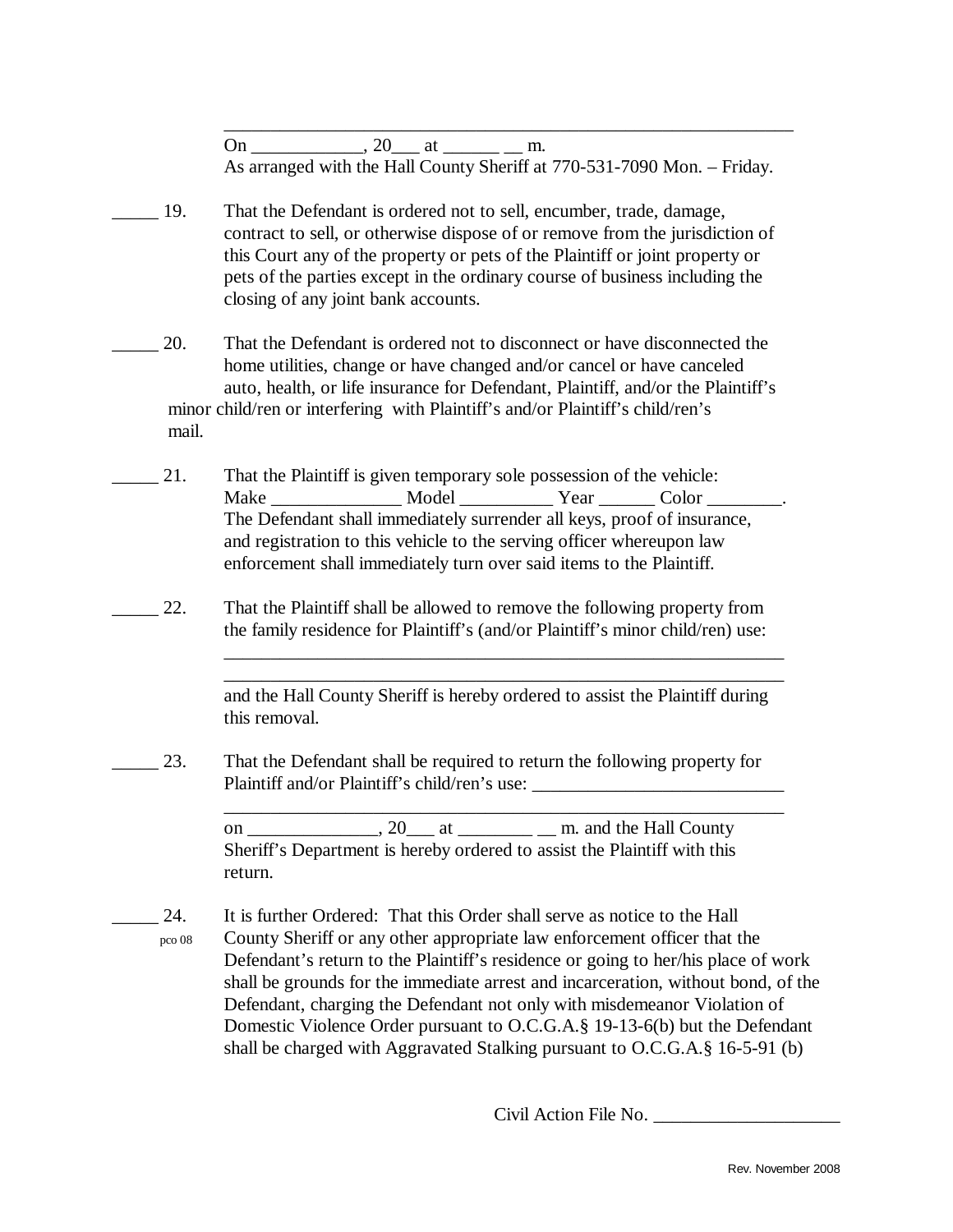when such person, *in violation of a Temporary or Permanent Protective Order prohibiting this behavior* follows, places under surveillance, or contacts the Plaintiff at or about a place or places for the purpose of harassing and intimidating the Plaintiff.

 The Sheriff of Hall County, his lawful deputies, the officers of the City of Gainesville Police Department, and all other law enforcement officers are authorized and directed to enforce this Order, if necessary, by incarcerating without bond the Defendant for any violation of any term or condition of this Order until further order of the Court.

 Further: The Defendant is to immediately surrender to law enforcement any guns (or facsimile of a gun that would cause harm to an individual) owned by the Defendant or in the actual or constructive possession of the Defendant regardless of ownership of the same. Failure of the Defendant to surrender such weapons will authorize law enforcement to arrest and incarcerate without bond the Defendant until further order of the Court. Based upon the evidence presented to the Court, this term and condition of this Order authorizes law enforcement to search the Defendant or any area under the control of the Defendant for the sole purpose of locating and taking custody of weapons.

Upon seizing and taking custody of any weapons, law enforcement is ordered to surrender said weapons to the property and evidence officer of the Hall County Sheriff whereupon it is ordered that said weapons be held and stored under the above-captioned and numbered case until further order of this Court.

**SO ORDERED,** this \_\_\_\_\_\_\_\_ day of \_\_\_\_\_\_\_\_\_\_\_\_\_\_\_\_\_, \_\_\_\_\_\_\_\_\_.

 $\overline{\phantom{a}}$  , which is a set of the set of the set of the set of the set of the set of the set of the set of the set of the set of the set of the set of the set of the set of the set of the set of the set of the set of th

 $\overline{\phantom{a}}$  , which is a set of the set of the set of the set of the set of the set of the set of the set of the set of the set of the set of the set of the set of the set of the set of the set of the set of the set of th

 $\overline{\phantom{a}}$  ,  $\overline{\phantom{a}}$  ,  $\overline{\phantom{a}}$  ,  $\overline{\phantom{a}}$  ,  $\overline{\phantom{a}}$  ,  $\overline{\phantom{a}}$  ,  $\overline{\phantom{a}}$  ,  $\overline{\phantom{a}}$  ,  $\overline{\phantom{a}}$  ,  $\overline{\phantom{a}}$  ,  $\overline{\phantom{a}}$  ,  $\overline{\phantom{a}}$  ,  $\overline{\phantom{a}}$  ,  $\overline{\phantom{a}}$  ,  $\overline{\phantom{a}}$  ,  $\overline{\phantom{a}}$ 

 $\overline{\phantom{a}}$  ,  $\overline{\phantom{a}}$  ,  $\overline{\phantom{a}}$  ,  $\overline{\phantom{a}}$  ,  $\overline{\phantom{a}}$  ,  $\overline{\phantom{a}}$  ,  $\overline{\phantom{a}}$  ,  $\overline{\phantom{a}}$  ,  $\overline{\phantom{a}}$  ,  $\overline{\phantom{a}}$  ,  $\overline{\phantom{a}}$  ,  $\overline{\phantom{a}}$  ,  $\overline{\phantom{a}}$  ,  $\overline{\phantom{a}}$  ,  $\overline{\phantom{a}}$  ,  $\overline{\phantom{a}}$ 

 $\overline{\phantom{a}}$  ,  $\overline{\phantom{a}}$  ,  $\overline{\phantom{a}}$  ,  $\overline{\phantom{a}}$  ,  $\overline{\phantom{a}}$  ,  $\overline{\phantom{a}}$  ,  $\overline{\phantom{a}}$  ,  $\overline{\phantom{a}}$  ,  $\overline{\phantom{a}}$  ,  $\overline{\phantom{a}}$  ,  $\overline{\phantom{a}}$  ,  $\overline{\phantom{a}}$  ,  $\overline{\phantom{a}}$  ,  $\overline{\phantom{a}}$  ,  $\overline{\phantom{a}}$  ,  $\overline{\phantom{a}}$ 

 JUDGE HALL COUNTY SUPERIOR COURT NORTHEASTERN JUDICIAL CIRCUIT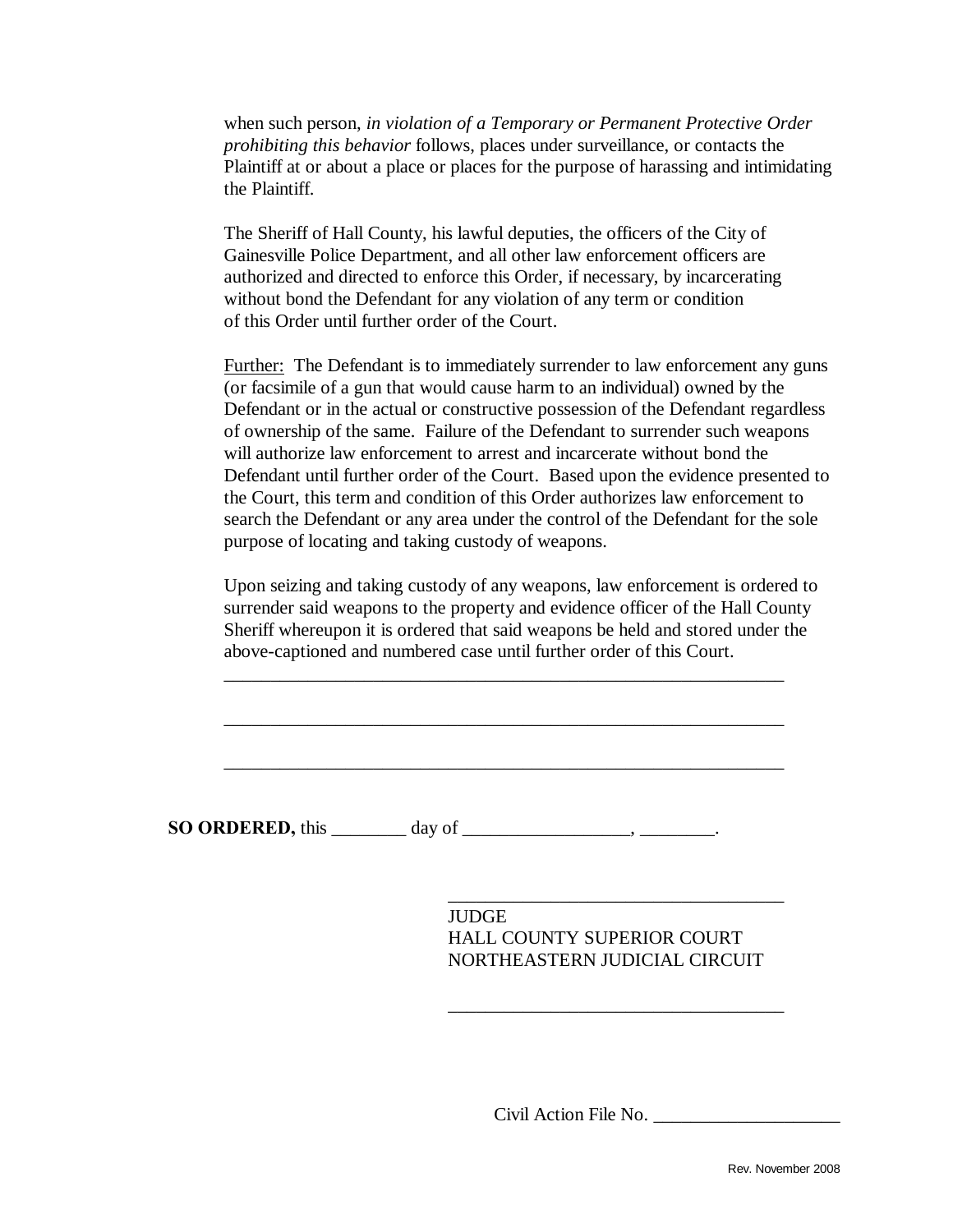# **NOTICE TO DEFENDANT**

- **1. Violation of this Order may result in immediate arrest and criminal prosecution that may result in jail time and/or fines and/or may subject you to prosecution and penalties for contempt of court.**
- **2. This Order shall remain in effect unless specifically superseded by a subsequent signed and filed Order, by operation of law, or by Order of dismissal, whichever occurs first. Only this Court can void, modify or dismiss this Order. Either party may ask this Court to change or dismiss this Order.**
- **3. A person commits the offense of Aggravated Stalking when such person, in violation of a Temporary or Permanent Protective Order prohibiting this behavior, follows, places under surveillance, or contacts another person at or about a place or places for the purpose of harassing and intimidating the other person. This activity can subject the Defendant to arrest and prosecution for felony Aggravated Stalking which carries penalties of imprisonment for not less than one (1) year nor more than ten (10) years and a fine of up to \$10,000.00.**

# **DEFENDANT IDENTIFYING FACT SHEET**

|  |  | Height ______ Weight _______ Race _____________ Ethnicity ____________ Sex ___________ |
|--|--|----------------------------------------------------------------------------------------|
|  |  |                                                                                        |
|  |  |                                                                                        |
|  |  |                                                                                        |
|  |  | Defendant has distinguishing marks (tattoos, scars, etc.) _______________________      |
|  |  |                                                                                        |

### **PLAINTIFF'S IDENTIFYING INFORMATION**

| Protected parties: | DOB        | Race<br>sex |
|--------------------|------------|-------------|
|                    | DOB        | Race<br>sex |
|                    | DOB        | Race<br>sex |
|                    | DOB        | Race<br>sex |
|                    | DOB        | Race<br>sex |
|                    | $\rm{DOB}$ | Race<br>sex |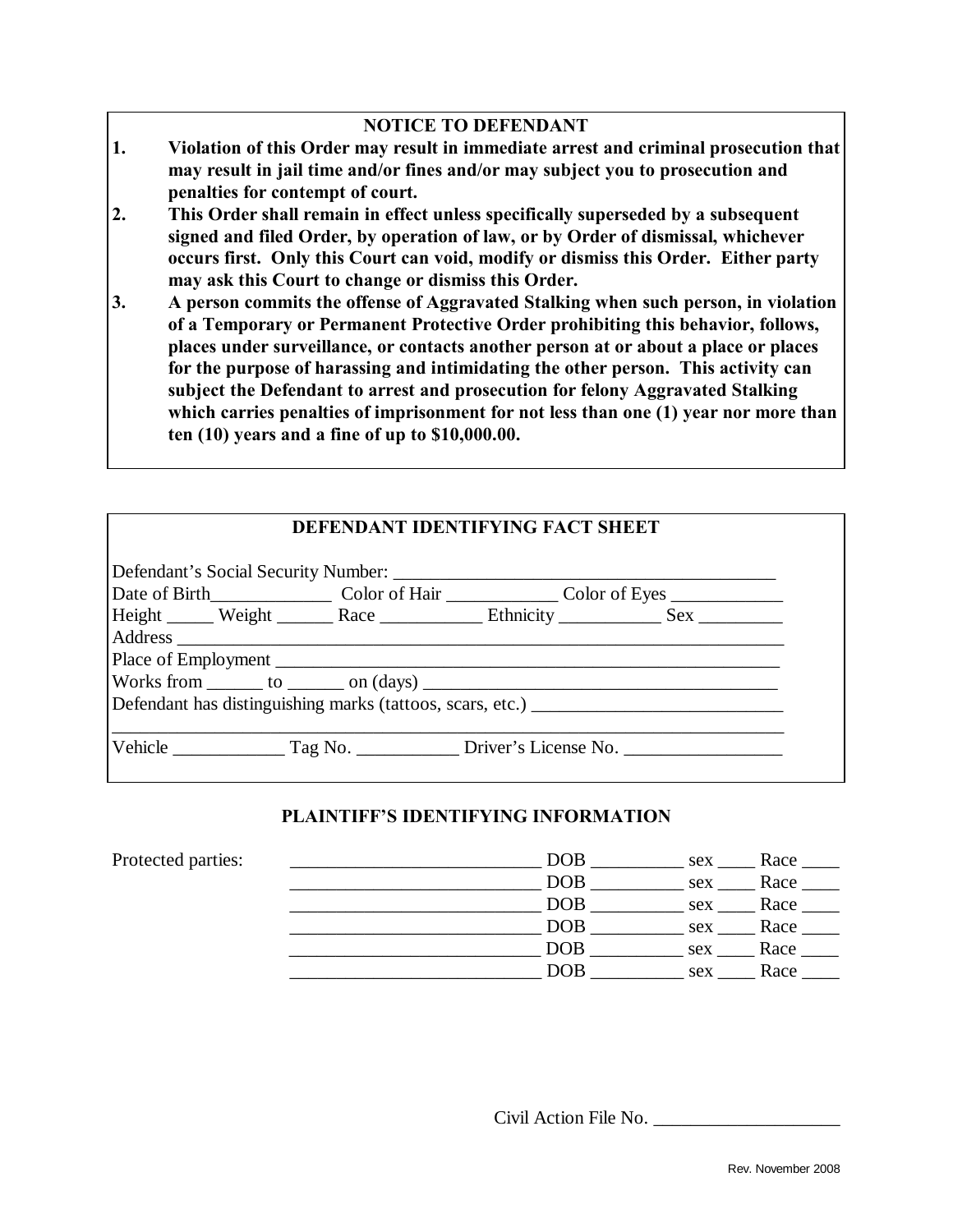Pursuant to O.C.G.A. Section 19-13-3 Plaintiff assisted by:

| Name:      | <b>Legal Advocates</b>        |  |
|------------|-------------------------------|--|
| Address:   | <b>Hall County Courthouse</b> |  |
|            | Gainesville, GA 30501         |  |
| Telephone: | 770-531-7153                  |  |

Note to Judges: This form is promulgated as a Uniform Superior Court Rule under the auspices of O.C.G.A. § 19-13-53. To order specific provisions, please initial in the space provided. The Court should delete or otherwise make inoperable any provision in the standardized form which is not supported by the evidence in the case and in order to comply with the court's application of the law and facts to an individual case.

| <b>Transmitted to Georgia Protective Order Registry</b> | Date | Clerk |
|---------------------------------------------------------|------|-------|
|---------------------------------------------------------|------|-------|



Rev. November 2008